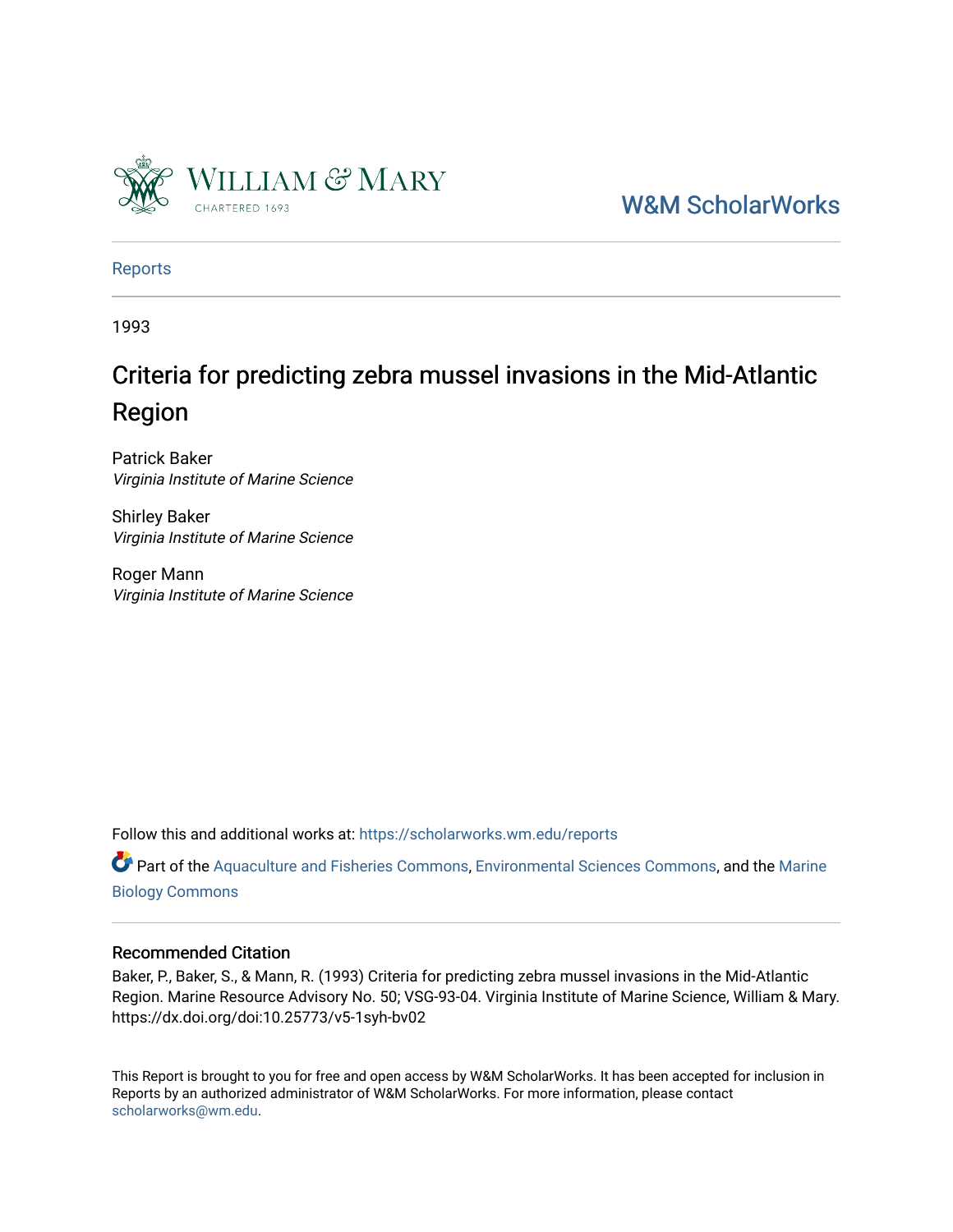# CRITERIA FOR PREDICTING ZEBRA MUSSEL INVASIONS IN THE MID- ATLANTIC REGION

BY

PATRICK BAKER **SHIRLEYBAKER ROGERMANN** 



SCHOOL OF MARINE SCIENCE VIRGINIA INSTITUTE OF MARINE SCIENCE C OLLEGE OF W ILLIAM AND M ARY GLOUCESTER POINT, VIRGINIA 23062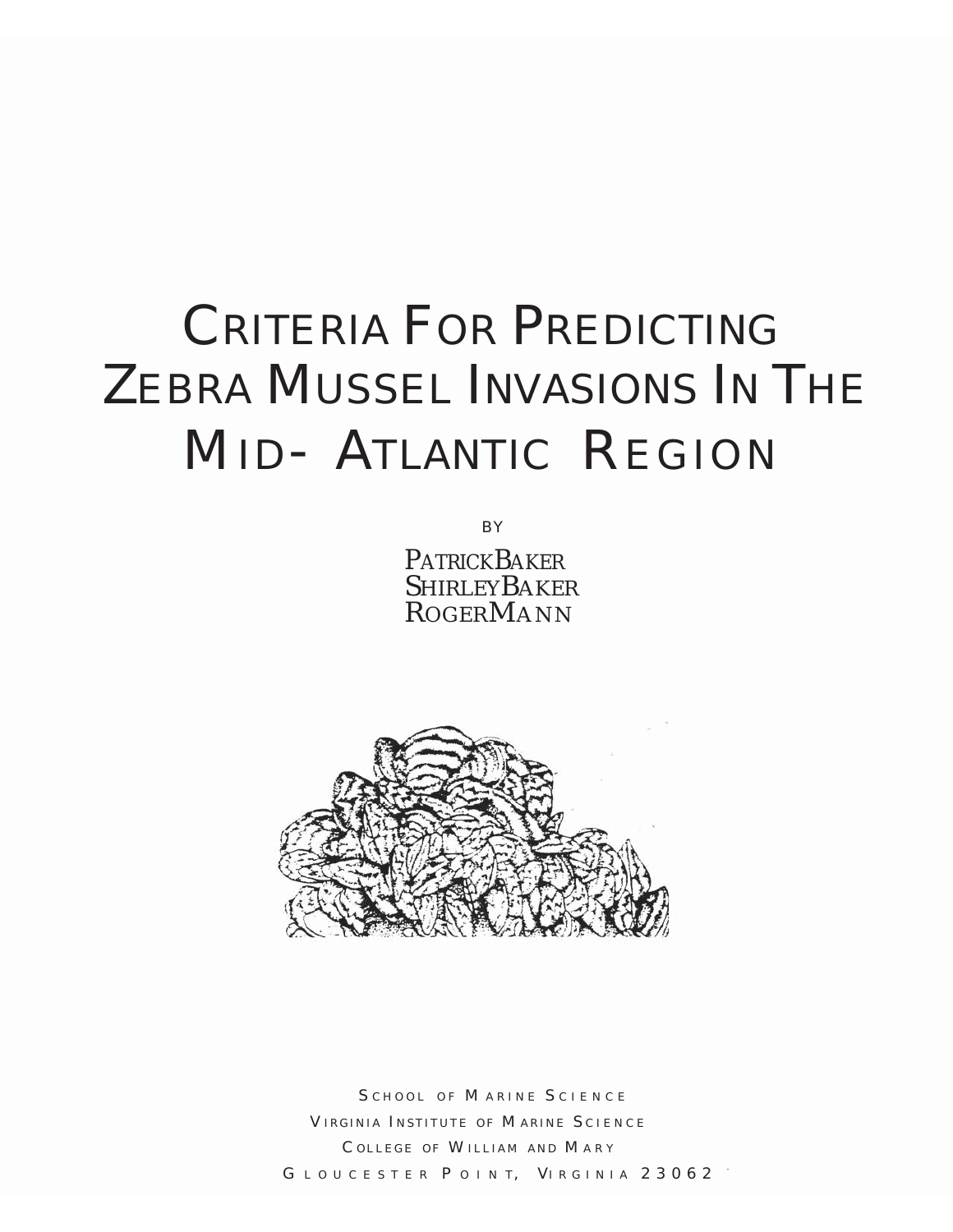## INTRODUCTION

*The following document is from the proceedings of a 1993 zebra mussel workshop, conducted in Baltimore, Maryland. At the workshop forecasts were presented concerning the future of zebra mussel, Dreissena polymorpha, in the mid-Atlantic states.*

What is the probability that zebra mussels will invade specific bodies of water within a given state? If they do invade, will they become economic and ecological pests as they have in portions of the Great Lakes? These and similar questions are addressed, with the expectation that management strategies can be developed to delay, mitigate, or possibly even prevent zebra mussel invasions, in some areas.

The probability of invasion is related to the frequency with which a specific body of water is inoculated with zebra mussels and their ability to survive in that body of water. The variety of dispersal mechanisms, and the frequency and relative importance of each potential inoculation affect the overall chance that a reproducing population of zebra mussels will become established in a lake or estuary.

Prior experience with zebra mussel invasions in Europe and other parts of North America indicates that, at least initially, population growth is not limited by predators, parasites, or other biological factors. Certain abiotic parameters, however, seem to limit zebra mussel populations in Europe. For these reasons, the criteria for predicting zebra mussel invasion success in the mid-Atlantic region are primarily physical environmental parameters, and especially aspects of water chemistry. The degree to which a particular body of water conforms to the known optimum physiological requirements for zebra mussels is here termed its *susceptibility.* The second part of this document is a review of the physiological requirements used to predict susceptibility. For an example of similar predictions for other regions, see Neary and Leach (1992).

A second species of *Dreissena,* with at present only the common designation "quagga mussel" (its taxonomic identity is uncertain), has been found in parts of the Great Lakes and New York inland waters (May and Marsden, 1992). At present, nothing is known about the dispersal or physiological requirements of the quagga mussel, other than that it lives with*Dreissena polymorpha,* and, dominates some deep-water populations (Marsden, 1993). Throughout this chapter, *Dreissena* is used to indicate both the zebra mussel and the quagga mussel.

A zebra mussel is a small, striped mollusk capable of raising havoc. (Although the mollusk can grow up to two inches, it is usually much smaller — fingernail size. ) Zebra mussels have cost millions of dollars in the Great Lakes region where they rapidly colonized water-intake. pipes, boats, docks, piers, and other structures. *Dreissena Polymorpha* was inadvertency delivered to U.S. waters around 1986 through the discharge of European shipping ballast water. —ed.

## I. INVASION RISK

D ISPERSAL M ECHANISMS OF Z EBRA M USSELS

Invasion risk is here defined as the probability, relative to other bodies of water, that zebra mussels will be inoculated to a specific body of water in sufficient numbers to establish a viable population. As will be explained, risk is related to the numbers of zebra mussels inoculated, and the conditions of inoculation, which are in turn related to the mechanisms of inoculation.

Terminology for biological invasions merits a brief discussion. An *invasion* is the successful (reproducing) establishment of a species in an area in which it had historically been absent. The vector for invasion can be either human-mediated or natural When an invasion is known to be human-mediated, it can be termed an *intro duction.* Thus, *Dreissena* was *introduced* to Lake St. Clair, in Michigan, and from there they *invaded* (by natural *dispersal)* Lake Erie and Lake Ontario. The actual event that leads to an introduction, such as the release of ballast water containing larvae, is termed *inoculation,* and the process by which the new species becomes a self-maintaining population is termed *establishment.* Thus, *inoculation* and *establishment* are events within an *introduction,* which is itself a specific form of *invasion.* These usages come from no single source, and alternate terms are used elsewhere, but the above are generally consistent with modernliterature on aquatic biological invasions.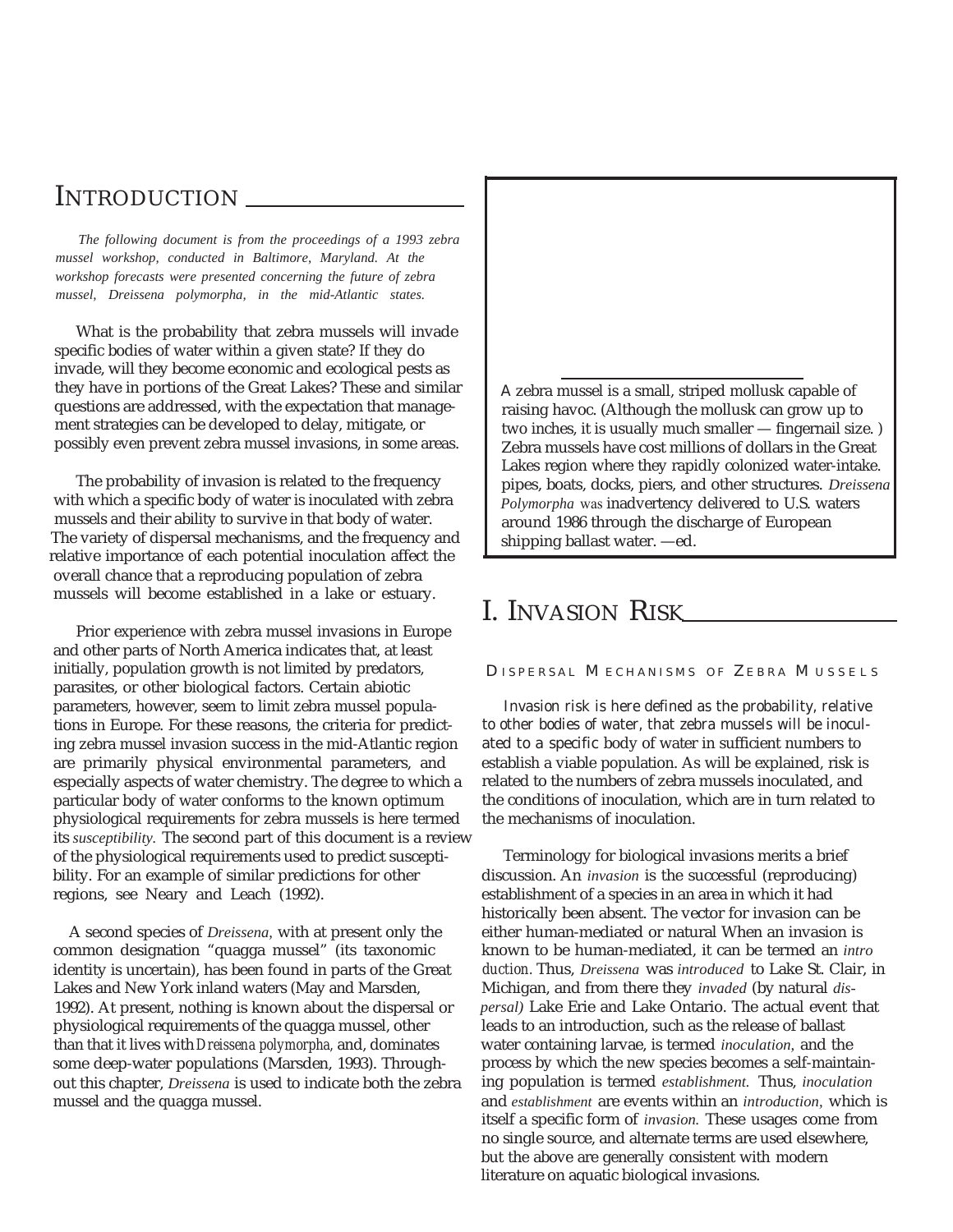#### P OPULATION E STABLISHMENT

One of the most difficult aspects of predicting biological invasions is forecasting when (how soon) an invasion will occur. *Dreissena* invaded the Great Lakes some time shortly prior to 1988 (Hebert *et al.,* 1989), but the mechanism responsible for invasion, ballast water (Carlton, 1993), has existed for decades before *Dreissena* became established. Similarly, the rate and direction of dispersal by both natural and human-mediated means from the Great Lakes has often defied prediction. For example, *Dreissena* has been present in an upper portion of the Susquehanna River, in New York, since at least 1991 (Lange and Cap, 1992), but to date has not appeared in downstream portions. This absence does not mean that zebra mussels will not invade downstream, only that we cannot predict closely when they will.

We do have limited understanding of how some inoculations may be favored over others. *Dreissena* reproduces sexually, releasing male and female gametes into the water. Prior research on other aquatic organisms (Pennington, 1985: Lasker and Stewart, 1992) show that gamete viability decreases dramatically with dilution, so that low-density populations of benthic invertebrates have much lower reproductive success than high-density populations. Not only does this mean that the initial inoculation of *Dreissena* must result in animals in sufficient proximity to spawn successfully, but also that there must be enough offspring produced so that they, too, can reproduce successfully. Larvae disperse in the plankton and face high mortality those that survive to settlement are widely scattered, and only those that settle near others can reproduce. Thus, the greater the founding population, the greater the chance of subsequent establishment, and the more quickly the population will attain high levels. Dispersal mechanisms which deliver many individuals to the same location are the most likely to spread invasions (Johnson and Carlton, 1993).

There are two practical aspects to the above observation, and its corollary, that not every inoculation will result in invasion. First, it is cost-effective for management agencies to concentrate first on major invasion vectors, rather than trying to prevent every possible mechanism for invasion. Second, when obtaining public cooperation in limiting *Dreissena* invasion, it is important to make individuals believe that their own reasonable efforts can make a difference in *Dreissena* invasion. This latter aspect has been discussed by Johnson and Carlton (1993).

#### N ATURAL D ISPERSAL

#### L ARVAL D ISPERSAL

*Dreissena* is unusual among freshwater bivalves in that it has planktonic larvae and postlarvae (Griffiths *et al.,* 1991; McMahon, 1991). Postlarvae drift passively with currents by means of long byssal threads (Martel, 1992). Larvae swim by means of the velum, a ciliated organ, but most bivalve larvae

have swimming rates of less than 1 mm  $s^1$  (Mann and Wolf, 1983; Jonsson *et al.;* 1991; Mann *et al,* 1991), and therefore cannot swim against most currents. Juveniles and adult can crawl actively but not rapidly, and it is extremely improbable that a juvenile or adult could crawl upstream against a current as far in its lifetime as it would be carried downstream as a larva (planktonic period of about 12 days: Neumann et *al.,* 1993) or postlarva. *Dreissena,* therefore, is ecologically adapted more for lakes (no net currents) or estuaries (bidirectional currents), than for rivers (unidirectional current) (Neumann *et al.,* 1993). Rivers which have attached oxbow lakes, navigational locks, or other calm backwaters, could probably support significant populations of *Dreissena* (e.g. Biryukov *et al.,* 1968). The native range of *Dreissena* is estuaries in southern Russia, Ukraine, and Kazakhstan, and the largest populating outside of the native range, in Europe and North America, have been in lakes, estuaries, and other calm waters (Shtegman, 1968; Wolff, 1969; Staczykowska, 1977; Griffiths *et al.,* 1991). High densities of *Dreissena* in non-estuarine waters can be maintained only by a continual input of individuals from upstream lakes or backwaters. Thus, streams without such areas cannot be successfully invaded by *Dreissena.* Unfortunately, most major North American rivers, including those along the eastern coastline of the U.S., have upstream reservoirs that could support *Dreissena* populations, given the correct water quality parameters. High densities of *Dreissena* can be attained in rivers downstream of lakes (e.g. Piesik, 1983; Neumann *et al.,* 1993). There is no data on the effect of reservoir size or flushing rates on downstream *Dreissena* population densities, so for now, all freshwater downstream of a lake capable of supporting. *Dreissena* populations must be considered at risk from invasion.

*Dreissena* are limited in their ability to tolerate salt water, but most major eastern estuaries in North America have large freshwater tidal portions. Even in years of low freshwater input, significant portions of most estuaries remain fresh. *Dreissena* larvae and postlarvae could be retained within the estuary by the same mechanisms used by oyster larvae (Seliger *et al.,* 1982; Mann, 1988). A native species closely related to *Dreissena,* the false mussel *Mytilopsis leucophaeata,* is already present in oligohaline and freshwater portions of estuaries from New York to Texas (Abbott, 1974). Water chemistry of these estuaries, in terms of pH and calcium, is often nearly ideal for *Dreissena,* and many must be considered at risk from *Dreissena* invasion. Furthermore, any freshwater portions of an estuary will eventually be invaded if there are *Dreissena* populations established in upstream lakes or reservoirs. The St. Lawrence River in Quebec and the Hudson River in New York are two North American examples of invaded freshwater estuaries (New York Sea Grant, 1992).

#### A DULT AND JUVENILE DISPERSAL

Adults and juveniles of *Dreissena* can crawl by alternately attaching and releasing byssal threads. Based on crawling rates of juvenile marine mussels, *Mytilus* spp: (these authors,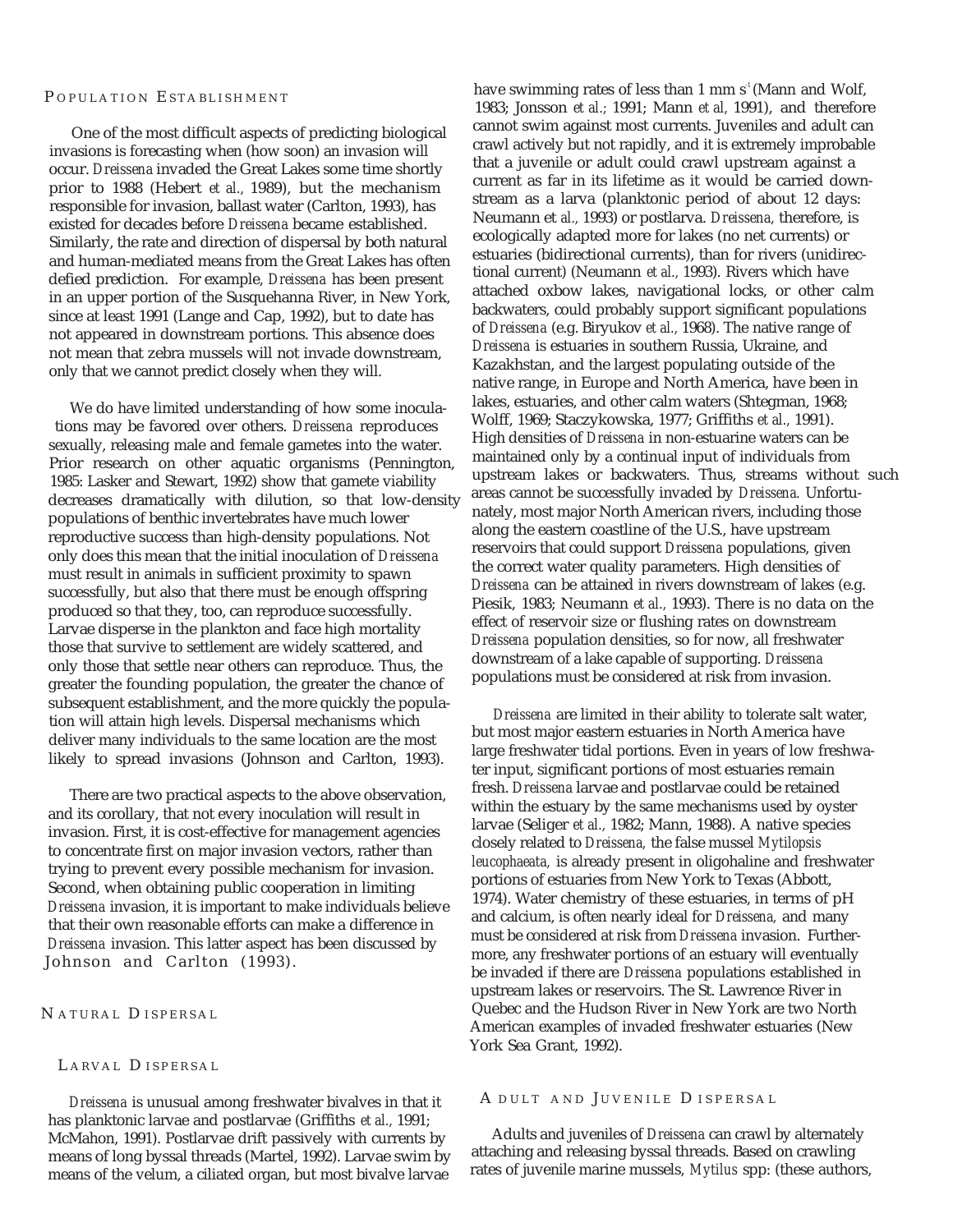unpubl. data), *Dreissena* individuals can probably move several meters per day. A very short stream between a *Dreissena* -infested reservoir and an upstream non-infested resevoir, would probably not be a barrier against invasion by crawling individuals. Two examples of this situation include a series of ponds in a typical golf course, and the network of ponds, canals, and ditches in many coastal cities in the mid-Atlantic region. *Dreissena* individuals probably cannot circumnavigate a waterfall or spillway, however, nor crawl up a rapidly flowing stream more than several hundred meters in sufficient numbers to establish a new population in an upstream resevoir.

Adult and juvenile *Dreissena* attach to a variety of substrates with sturdy byssal threads. A number of natural mechanisms (amphibious animals) have been proposed that could transfer byssally-attached adults or juveniles between very close but separate bodies of water. These mechanisms have been reviewed by Carlton (1993), and an example includes aggregations attached to the carapaces of turtles, which often migrate between nearby bodies of water. Certain species of turtle may become important in dispersing *Dreissena* within regions with many small lakes, or in, coastal regions with many small estuaries isolated from each other by high-salinity barriers, but only low, narrow terrestrial barriers. This last condition is typical of the coastal plain from New Jersey to Texas. In the mid Atlantic region, the eastern musk turtle *(Stenotherus odoratus),* a common species living in a variety of bodies of water, is noted for having heavy algal fouling (McCauley, 1945; Martoff *et al.,* 1980), and the much larger snapping turtle ( *Chelydra serpentina)* can also be heavily fouled (J. Brown, Virginia Inst. Marine Science, pers, comm.).

Waterfowl have been suggested by a variety of authors as potential vectors of transport, and Carlton (1993) reviews evidence both for and against this as a mechanism of invasion. Birds could transport *Dreissena* many kilometers by a variety of means, although the actual numbers transported by any one bird would be small relative to the numbers that could be transported by almost any human-mediated process. The role of large flocks of migratory birds in dispersing *Dreissena* is worth investigating, however.

It should be noted that so far the spread of *Dreissena* in North American across natural barriers can be attributed to human actions alone. Thus while amphibious animals, may be mechanisms of invasion, most emphasis should be placed on controlling human-mediated dispersal mechanisms.

H UMAN - MEDIATED D ISPERSAL M ECHANISMS

#### O VERLAND T RANSPORT

Overland transport of *Dreissena* associated with recreational vessels, or the trailers that transport them, has received much attention, and is thought to be the primary mechanism whereby inland lakes separated from other

navigable waters will be invaded. Baltimore County, Maryland, has restricted the use of recreational vessels in several municipal reservoirs in response to this threat. McMahon and Payne (1992) have shown that *Dreissena* can survive several days out of water even at high temperatures, and dispersal by overland transport is known to have. occurred (Carlton, 1993). Public education has focused on the potential for *Dreissena* attached to vessel hulls to be moved between lakes, but it has recently been noted that under certain circumstances more *Dreissena* will probably be transported on strands of aquatic macrophytes that become entangled in boat trailers (Carlton, unpubl. data).

Known or suspected invasions that have occurred as a result of overland transport have been fewer, so far, than have been expected. The reason may be that, normally, few individuals are introduced by a single inoculation. Several overland invasions *have* occurred, however, including the invasion of the upper Susquehanna drainage in New York state (Lange and Cap, 1992), and either vessel hulls or their trailers are die most probable vector.

Juveniles or adults, not larvae, will be transported overland by the above mechanisms. To be introduced to the new location, the *Dreissena* must detach from the vessel or trailer. Juveniles are more likely to move than adults (Eckroat *et al.,* 1993). If the *Dreissena* are attached to macrophytes associated with the boat trailer, it is simply necessary for the plant to-detach in the new body of water. Furthermore, a piece of drifting, plant with attached *Dreissena* could drift rapidly down a river until it reached a lake, where a population could be established, whereas adult *Dreissena* sinking individually into a river would be less likely to reach a downstream lake or successfully establish a population.

#### B ALLAST W ATER, BILGES, BAIT W ELLS

It is believed that the introduction of Dreissena into the North American Great Lakes was accomplished by the release of ballast water, containing larvae or postlarvae, from the holds of ore carriers from Europe. Evidence for this route has been well documented (see Carlton, 1993, for review). Guidelines to prevent further introductions or exotic species by ballast water into the Great Lakes have been set up, but compliance is not thought to be 100% (J. Carlton, pers. comm.), and probably a single inoculation under optimal conditions is sufficient to permit invasion. Furthermore, ballast into other North American freshwater ports remains undocumented. For example, Richmond, Virginia, a freshwater estuarine port, is regularly visited by container ships from Antwerp, Belgium, and other European ports (Meehan Overseas Terminal, Inc., 1991). Alexandria, Virginia, another freshwater port, is visited six to seven times annually by ships from Quebec City, Quebec, in the St. Lawrence River, where *Dreissena* is established (Robinson Terminal Warehouse Corp., Alexandria, VA, pers. comm.). The amount of ballast water exchanged, and the nature of the exchange, is undocumented and unregu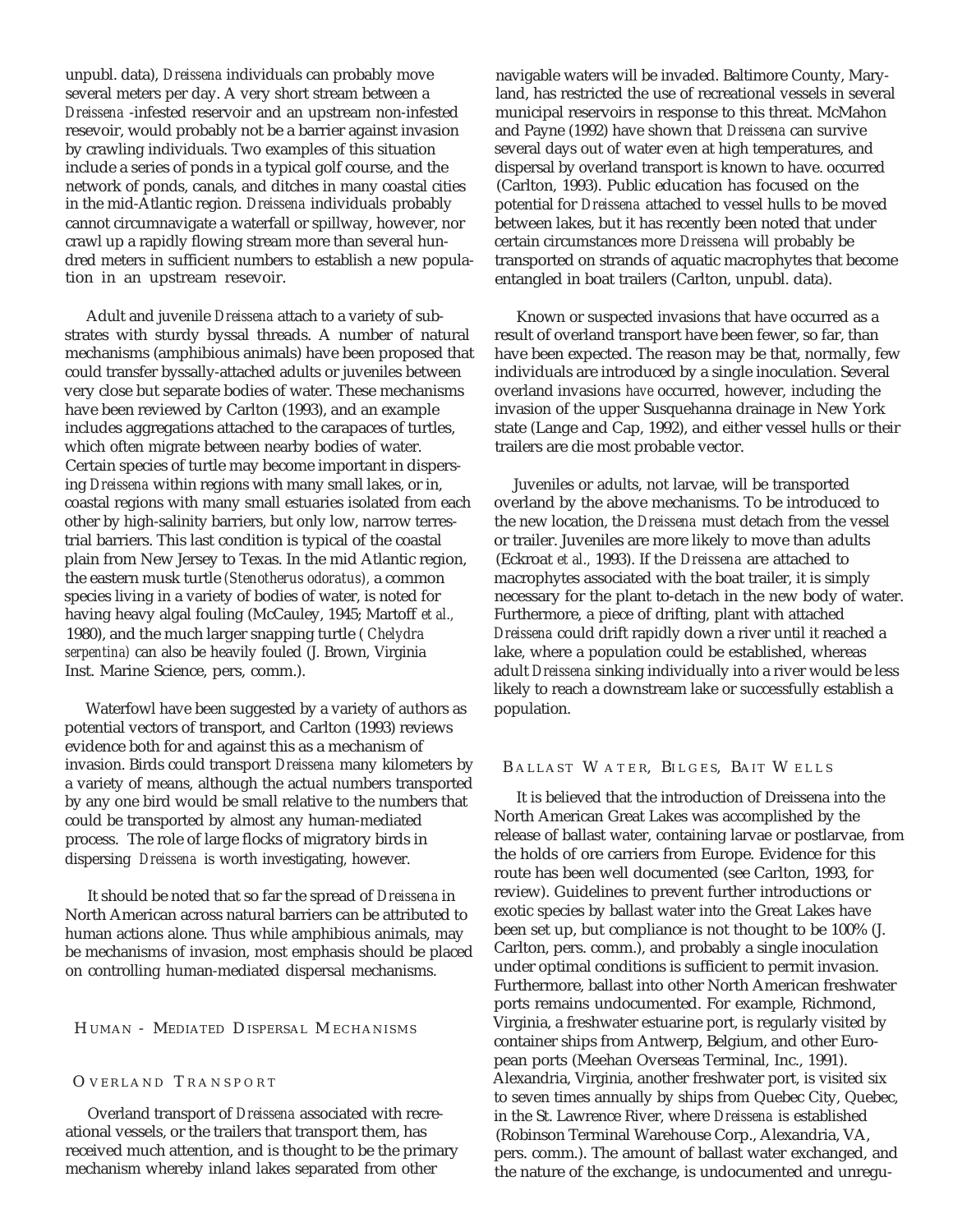lated, but represents a potential vector for the introduction of *Dreissena* into Virginia. Port logs, sometimes available upon request, will no doubt reveal many further points of potential introduction, and it maybe chance that the Great Lakes were invaded by *Dreissena* before another North American body of water.

Bait wells, bilge water, shipments of live fish or bait, and many other means of transporting water between bodies of water may harbor larvae or postlarvae for several days, although to date no specific examples of this occurring in North America are known. This means of transport is reviewed at length by Carlton (1993).

#### V ESSEL T RANSPORT B ETWEEN E STUARIES

Once established in Lake St. Clair and Lake Erie in 1989, *Dreissena* was subsequently identified at many isolated points elsewhere in the Great Lakes and in the Erie Canal, New York. The vector of dispersal in these cases was thought to be vessel hulls with byssally-attached adults or juveniles (Griffiths *et al.,* 1991). Since vessels can move upstream or across salinity barriers relatively rapidly, they are a major mechanism for expanding the range of *Dreissena.* Postlarvae and juveniles attached to the hull of a recently moved vessel can detach at a new moorage, and accumulate on nearby stationary substrate. Alternately, adults attached to the hull can spawn at a new location. The relative importance of these two phenomena depends on the number of postlarvae or juveniles transferred in the first case, or the number of adults and the amount of time spent at the new moorage in the second case. The resettlement of postlarvae and juveniles from vessel hulls as a means of dispersal is likely to be favored during the reproductive season, by vessels with relatively clean hulls that do not spend extended periods at any particular mooring. Even a high density of microscopic *Dreissena* postlarva and juveniles would be unnoticed by persons visually inspecting vessel hulls in an attempt to prevent the spread of *Dreissena.* On the other hand, some vessels, especially barges, spend weeks or months at any particular moorage, giving fouling organisms attached to their hulls multiple opportunities to spawn. In such cases, vessels with large fouling populations of adult *Dreissena* would be favored as a method for introducing this species.

Barges in particular represent a major vector for *Dreissena* dispersal. They have large hull areas for colonization from the source population, they are infrequently cleaned, and they often have long residence periods at any particular moorage. Once moved, barges may be moored for months or even years, giving any fouling organisms many opportunities to reproduce. In addition, freshwater regions are attractive to many vessel owners for long-term moorage, because of the relative lack (prior to *Dreissena)* of fouling organisms. The hulls of other vessels that travel between

estuaries are generally smaller and cleaner than barge hulls, but the possibility of introduction via these cannot be ruled out. Even a small, possibly unnoticed portion of a hull could harbor tens of thousands of adult, juvenile, and postlarval *Dreissena.*

Given the ability of *Dreissena* to tolerate moderately saline waters for at least a short period, vessel traffic represents a major intracoastal vector for the spread of *Dreissena* between estuaries. *Dreissena* is present in both the Hudson and Susquehanna Rivers (New York Sea Grant, 1992), and could potentially spread from those sites to most other estuaries with barge traffic between New York and Florida. At present no records on commercial or recreational traffic between freshwater estuarine ports in North America have been compiled. The length of time that *Dreissena* can tolerate full seawater, perhaps by completely closing their valves, is unknown, but they have been shown to be able to survive several days out of water, attached to pleasure craft hulls; under certain circumstances (McMahon and Payne, 1992), and can survive several days without oxygen (Mikheev, 1968).

Introduction of *Dreissena* to a body of water via the hull of a vessel does not automatically ensure establishment. Establishment is favored by high survival of *Dreissena* during the passage overland or through high salinity, by large numbers (e.g. millions) of individuals; by favorable water conditions for growth and reproduction in the host estuary, and by long moorage of the fouled vessel.

#### INTENTIONAL INTRODUCTION

The possibility of deliberate, misguided introductions of *Dreissena* must be seriously considered. *Dreissena* populations are believed to be responsible for a dramatic increase in water clarity in Lake Erie (Wright and Mackie, 1990; Greenberg *et al.,* 1992; MacIsaac and Sprules, 1992; Leach, 1993), and would probably do the same for any small lake to which they were successfully introduced. Water clarity, while of uncertain ecological advantage, is enormously attractive aesthetically, and the impact of *Dreissena* on water clarity in Lake Erie has been well-publicized (e.g. Di Vincenzio, Newport News *Daily Press,* Dec. 5, 1991; Walker, 1991; Cohen, 1992; Sisson, 1993). Other reasons to intentionally introduce *Dreissena* could be a desire to increase biodiversity, provide food for other organisms, or to provide a new bait source. If *Dreissena* are used as bait, there is also a risk of recreational fishermen dumping left-over bait into a pond or lake. Many previous introductions of freshwater mollusks are believed to have been carried out by private landowners, intentionally or through carelessness (Carlton, 1993), and *Dreissena* are exceptionally easy to collect and transport. Because *Dreissena* larvae disperse, a small lake that retains and concentrates successive generations may be as much at risk from a single introduction as a large lake.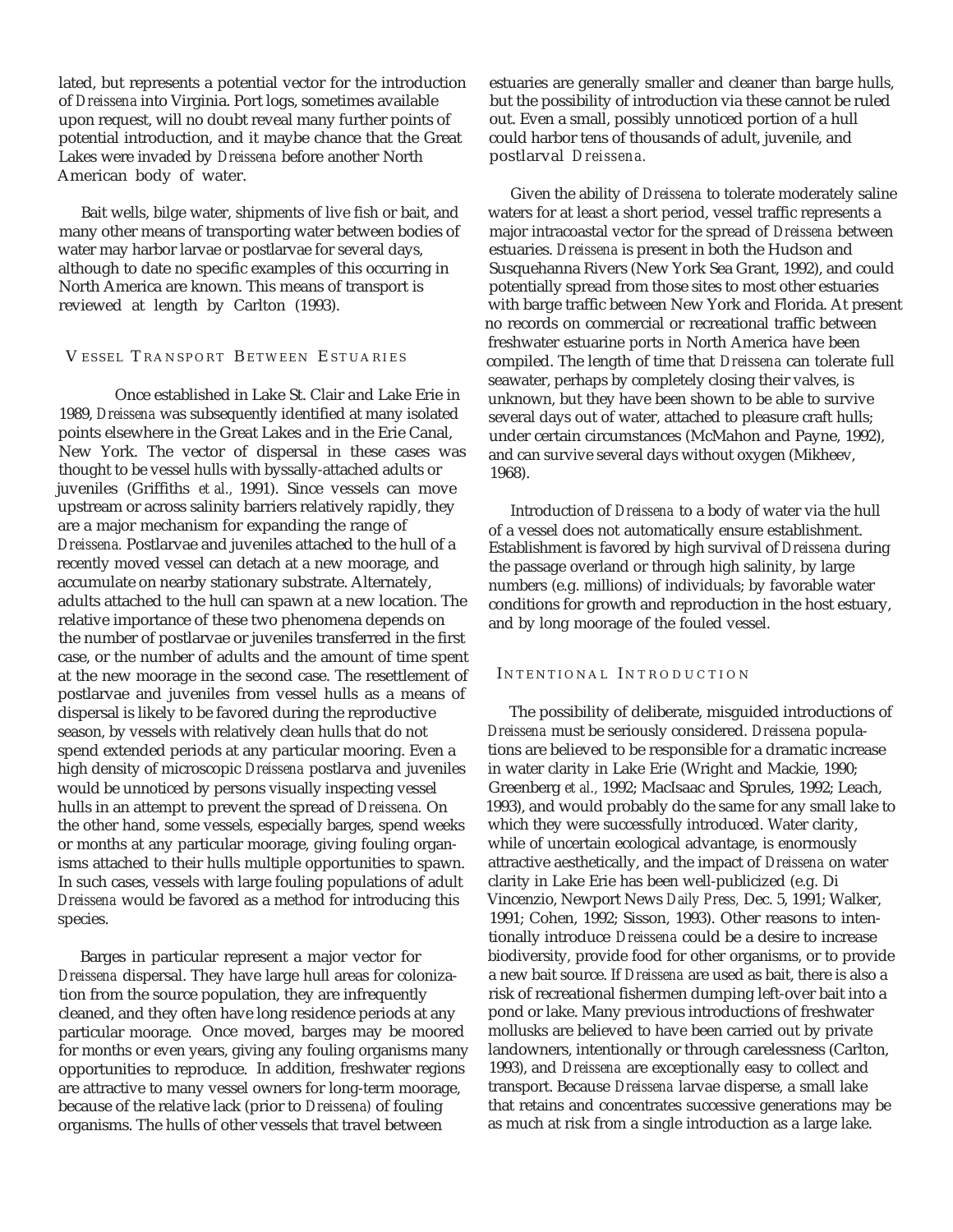### II. SUSCEPTIBILITY TO

IN VASION

#### PHYSIOLOGICAL REQUIREMENTS OF Z EBRA M USSELS

This section reviews published data on the physiological requirements of *Dreissena* with respect to water quality and chemistry. Four common aspects appear critical to the persistence and reproduction of *Dreissena* populations; temperature, salinity, alkalinity (pH), and calcium content. Table I summarizes this information' for adults and larvae.

#### **TEMPERATURE**

Stanczykowska (1977) stated that adult *Dreissena* began growth at 11-12° C in European lakes, similar to a value of 10-12°C reported by Mackie (1991) for *Dreissena* in the Great Lakes. Bij de Vaate (1989), however, reported that growth of *Dreissena* in the Netherlands occurred at temperatures as low as 6° C, and in a review of European lakes with *Dreissena,* Strayer (1991) reported that the largest populations were in lakes with a mean annual temperature of only 69° C, inferring that temperatures exceeded 69°C only half of the year. Borcherding (1991), who reported gametic growth at temperatures as low-as 24° C, suggested that reported differences could be due in part to food quality SALINITY and quantity for different populations. Differences may also reflect methods of measuring or defining growth. Schneider (1992) predicted that growth rate is strongly affected by temperature, with slower growth rates at low temperatures. The minimum temperature tolerance for survival appears to be just above freezing (Strayer, 1991). Nowhere in the mid-Atlantic region are there temperature regimes cold enough to limit *Dreissena* populations. The maximum temperature that permits growth by adult *Dreissena* has been reported variously as 26-33°C (Stanczykowska, 1977).

| Table 1. Physiological Requirements of Zebra Mussels:<br>Summary<br>Values experssed as ranges optimums are enclosed in<br>parentheses. References are given in text of Section II |                             |                            |                              |                          |
|------------------------------------------------------------------------------------------------------------------------------------------------------------------------------------|-----------------------------|----------------------------|------------------------------|--------------------------|
|                                                                                                                                                                                    |                             |                            |                              |                          |
| <b>Adult Growth</b>                                                                                                                                                                | $6-3$ °C                    | 0.6ppt<br>$(0-0.6$ ppt $)$ | $7.5 - ?$                    | $(34.5 - 76)$            |
| Larval Growth                                                                                                                                                                      | $12 - 24$ °C<br>$(17-18°C)$ | Oppt-?                     | $7.4 - 9.4$<br>$(8.4 - 8.5)$ | $12 - 106 +$<br>$(40-?)$ |

Gametogenesis in *Dreissena* has been reported at temperatures as low as 24° C in the presence of good food quality (Borcherding, 1991), and spawning is known to occur at 12° C (Sprung, 1987; Bij de Vaate, 1989; Borcherding, 1991) and at 22-23° C (Haag and Garton, 1992) . Sprung (1987) reported-a loss of sperm motility in *Dreissena* at 26° C, and zygote failure above 24° C. This last evidence indirectly supports predictions by Strayer (1991) that populations of *Dreissena* will be heat-limited to the southernmost regions of North America. Haag and Garton (1992), however, reported that *Dreissena* in Lake Erie spawned during a period of water temperatures above 26°C; the maximum temperature at this time was 30°C. Temperatures as high as 30°C, therefore, may not inhibit reproduction. Strayer (1991), in a review of climatological conditions in Europe, reported that the highest mean monthly temperature tolerated by *Dreissena* was 26.4°C. Optimum larval rearing temperatures in the laboratory were reported to be about 17-18° C by Sprung (1987).

In temperate regions, with seasonal temperature fluctuations, the maximum temperature that permits *Dreissena* reproduction is less important than the temperature tolerance of adults, since there will always be optimal temperature windows at some point of the year for spawning. *Dreissena* tolerates extended periods of temperatures in excess of 25° C, so the majority of the United States and southern Canada are within the temperature tolerance of this species.

Mackie and Kilgour (1992) reported an  $LC_{50}$  of 7.6 salinity at 96 hours for unacclimated adult *Dreissena,* at 19°C. Over a period of 42 days, *Dreissena* which had been slowly acclimated had only 15% mortality at 8.0- salinity at 4° or 10° C. Barber (1992), however, reported 100% mortality within 52 days of adult*Dreissena* in water slowlyraised from 0 to 2.7, at 15° C. Wolff (1969) cites an unpublished source stating that *Dreissena* could survive salinities as high as 12.2, although the circumstances of exposure were not given. In the Delta region of the Netherlands, adult *Dreissena* tolerate continual salinity of 4 in ponds, but were not found in estuaries with mean salinities above 0.6, in which salinity fluctuated with tides (Wolff, 1969). Wolff (1969) concluded that the higher mean, salinities could be tolerated only if there were not tidallydriven fluctuations.

The apparent difference in reported salinity tolerance in *Dreissena,* between Mackie and Kilgour (1992) and Barber (1992) (above), may reflect a strong interaction of salinity and temperature (with higher tolerance at lower temperatures), or it may reflect physiological differences in the experimental animals. Hebert *et al* (1989), and Garton and Haag (1991 ), reported high genetic variability, for an introduced species, among *Dreissena* in the Great Lakes and this may be reflected in variation in physiological tolerances.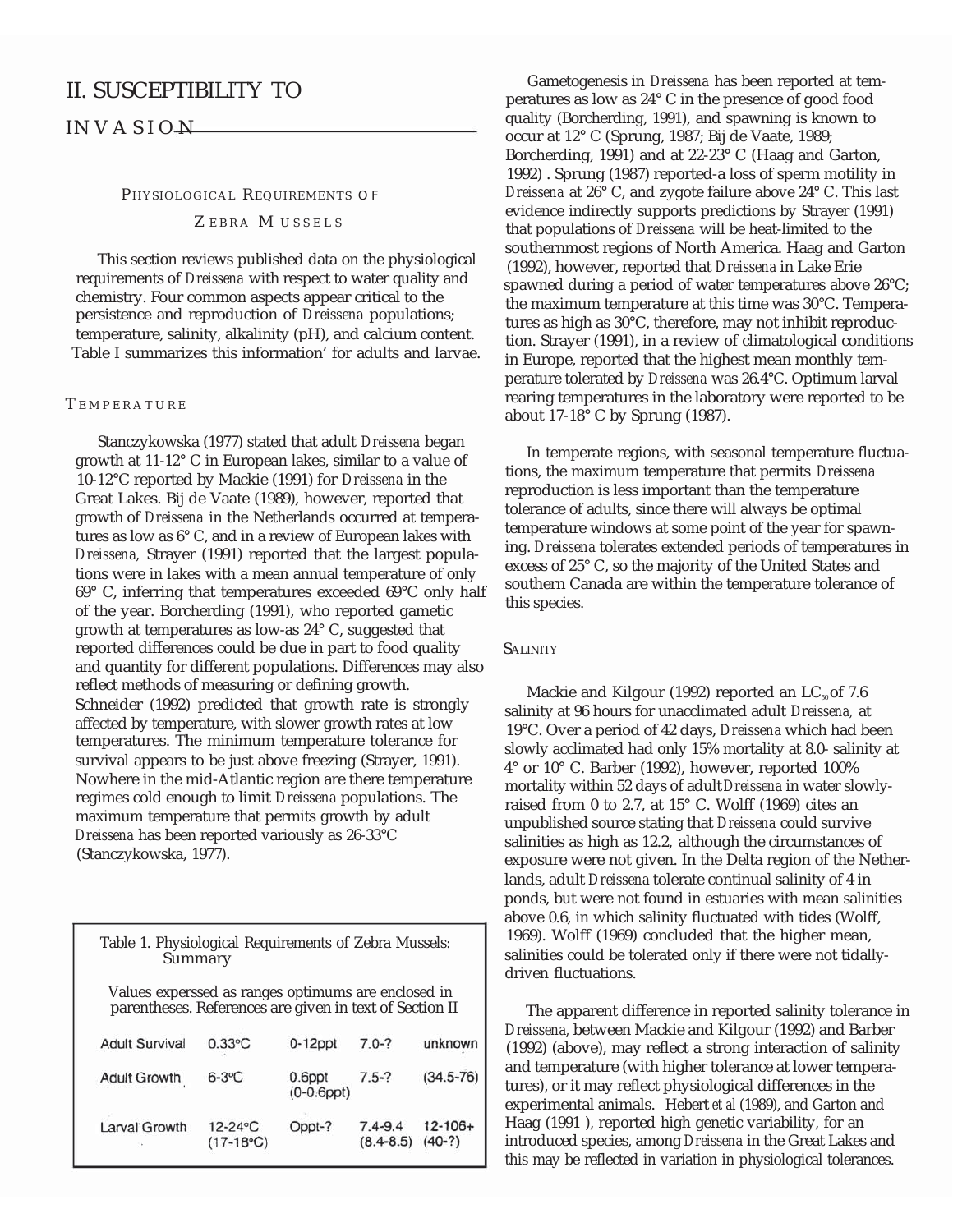When plotting potential spread of *Dreissena* in North America, it is safest to assume that they can tolerate salinities of at least 12.2 for a few days. This would be significant for *Dreissena* fouling-slow-moving vessels, such as barges, that are periodically moved between freshwater portions of estuaries. For example, a barge fouled by *Dreissena* in the Susquehanna River, in Pennsylvania or Maryland, could probably be towed to a new anchorage (and a new watershed) in Philadelphia, Pennsylvania, or Alexandria, Virginia, without submitting the *Dreissena* to lethal osmotic stress. On the other hand, only areas with salinity below 1 are likely to maintain high *Dreissena* densities. Walton (1993) found *Dreissena* in salinities as high as 6 in the Hudson river, but high densities  $(>1000 \text{ m}^2)$  were maintained only at a site that never. exceeded 3 salinity, and was often fresh.

The salinity tolerances of *Dreissena* spawning adults, eggs; veliger larvae, or planktonic postlarvae, have not been reported. Mann *et al. (1991),* however, in a review of physiological tolerances of oysters of the genus *Crassostrea,* reported that the ranges of salinity tolerances for spawning adults or for larvae were equal to or less than those for adult survival.

#### pH, CALCIUM, OTHER IONS

pH in North American fresh waters varies depending on rainfall acidity and bedrock composition. Adult *Dreissena* have a heavy periostracum covering all but the oldest, thickest portion of the shell (pers. obs.). The periostracum in freshwater mollusks is thought to aid in prevention of shell dissolution ( McMahon, 199 1), and *Dreissena* may thus be able to survive periods of relative acidity. The minimum pH tolerance of adult *Dreissena* appears to be 7.0, the point at which shell dissolution exceeds calcium uptake (Vinogradov *et al., 1993),* but Ramcharan *et al. (1992),* in a literature survey of European lakes, reported that significant populations of *Dreissena* persisted only above a mean pH of 7.5.

Larval development in *Dreissena* appears to be tightly regulated by pH. Sprung (1987) reported *Dreissena* egg survival between only pH 7.4 and 9.4, and optimal survival between pH 8.4 to 8.5, at temperatures of 18-20° C. Even if these values vary among *Dreissena* populations, or with rearing conditions, it appears that at least during the reproductive season, *Dreissena* requires slightly alkaline water.

Calcium, a major component of mollusk shells, appears to be limiting in some cases.  $Ca^{2+}$  (from  $CaCO<sub>3</sub>$  is expressed either as "hardness" (milliequivalents, or meq), or as mg per liter. European lakes with large populations of *Dreissena* have hardness levels of about 1.73 to 3.16 meq (Strayer, 1991), or a minimum of about 34.5 mg  $Ca^{2+1}$ , a

mean of about 45-52 mg  $Ca_{2+}1^{\text{T}}$ , and a maximum of 76 mg Ca2+ 1-1 (Ramcharan *et al.,* 1992). These values should not be considered limits, but only the range for which large populations of *Dreissena* have been recorded in Europe. Actual requirements for adult *Dreissena* have not been determined in the laboratory. Sprung (1987) reported minimum embryo survival at 12 mg  $Ca^{2+}1^{\frac{1}{2}}$ , and optimum survival at levels of 40 mg Ca $^{2+}$ 1' (2.0 meq) and above. Larvae grew relatively well at calcium levels of  $106$  mg  $1<sup>1</sup>$ , the maximum level tested.

Other salts, including MgSO<sub>4</sub>, NaCl, KHCO<sub>3</sub>, NaHCO<sub>3</sub>, and MgCl<sub>2</sub>, do not appear limiting to *Dreissena* embryos (Sprung, 1987). Potassium (KCl) is lethal at levels of about 100 ppm  $(LC<sub>50</sub>$  for 24 hours) (Fisher and Stromberg, 1992), but concentrations rarely approach this level in natural waters. Ramcharan *et al. (1992),* in a review of European lakes, reported that the mean phosphate (PO,) level of lakes with stable populations of *Dreissena* is about 0.12 mg  $l^4$ , with a maximum level of 0.18 mg  $1^4$  and a minimum of 0.05 mg 1<sup>-1</sup>, although *Dreissena* have been reported in lakes with no measurable free phosphate. Phosphorus and nitrogen may have indirect roles on *Dreissena* population-growth rates, since they are critical nutrients for freshwater phytoplankton, and thus affect abundance of phytoplankton, the primary food source for *Dreissena.* Ammonia (NH3) is lethal at a level of about  $2$  mg  $1<sup>-1</sup>$  (Nichols, 1993), but this level is lethal to many other aquatic organisms as well.

#### O XYGEN

Sprung (1987), with limited data, concluded that *Dreissena* larvae survived for short periods at oxygen levels as low as 20% of saturation, at 18°C. This oxygen level in natural systems is considered to be a hypoxic condition, and aquatic systems with oxygen levels of 20% for significant periods have problems far worse than zebra mussel infestations. During periods of highest pollution in the 1970s, hypoxia eradicated *Dreissena* from much of the Rhine River in Germany (Neumann *et al.,* 1993). Survival of adults in hypoxia is unknown, but juvenile oysters have been shown to be significantly more tolerant of hypoxia than larvae (Widdows *et al.,* 1989), so adult and juvenile *Dreissena* are probably more tolerant of hypoxia than are larvae. Under anoxic conditions, 100% mortality of *Dreissena* occurs in about 6 days at 17-18°C, and 3 days at 23-24°C (Mikheev, 1968). McMahon and Alexander (1991) concluded that *Dreissena* are poorly adapted for survival at low oxygen levels in warm water (25°C), which indirectly supports Strayer's (1991 ) predictions of a warm-water limitation to *Dreissena* invasion. In general, however, only severely stressed aquatic systems would have oxygen levels low enough to inhibit *Dreissena* invasions.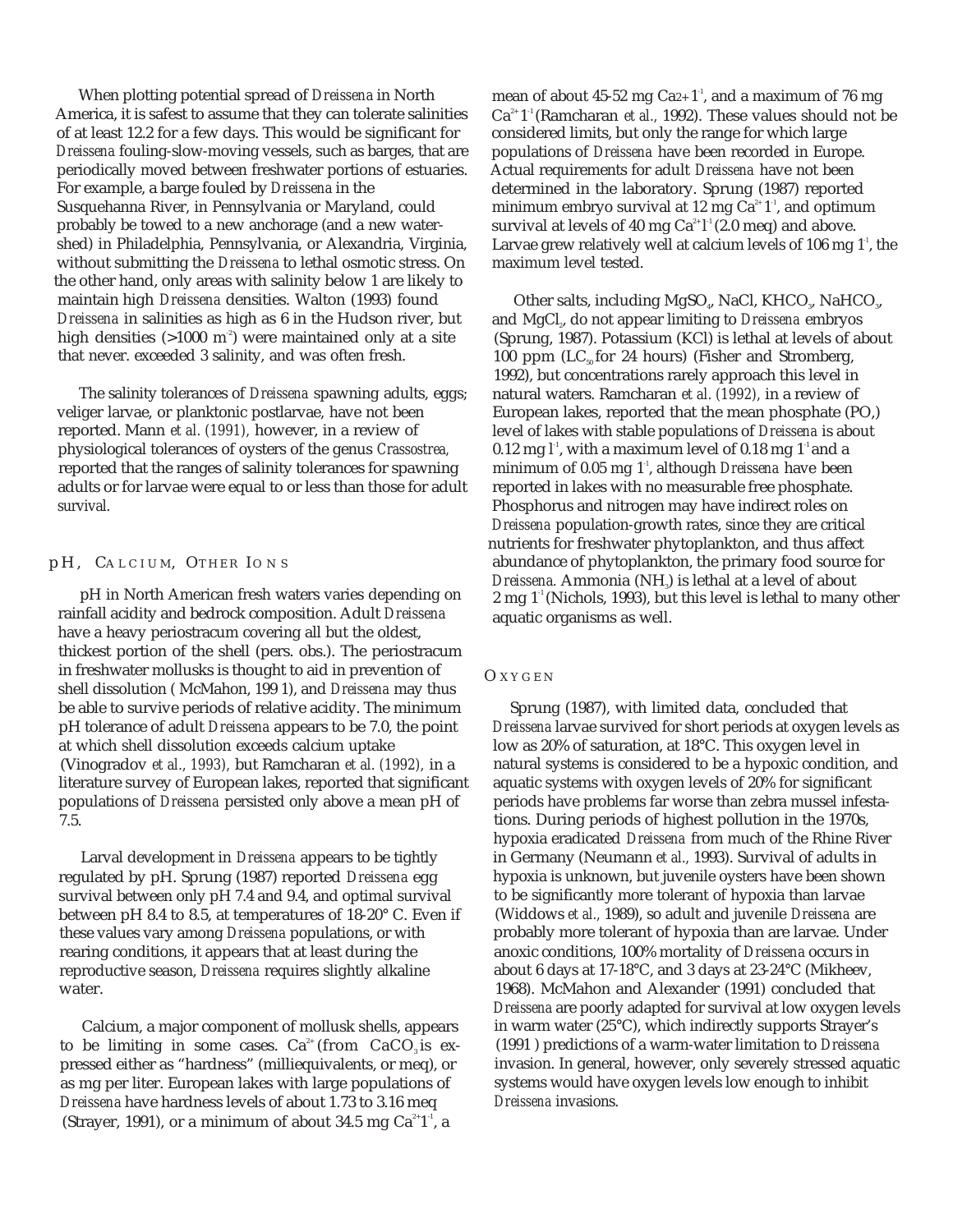**Acknowledgments.** This work is a result of research sponsored by NOAA Office of Sea Grant, U. S. Department of Commerce, under federal Grant No. NA 90AA-D-SG045 to the Virginia Graduate Marine Science Consortium and the Virginia Sea Grant College Program. The U. S. Government is authorized to produce and distribute reprints for governmental purposes notwithstanding any copyright notation that may appear hereon. The authors wish to thank James Carlton, of Williams College, and Gene Burreson, Robert Diaz, Elizabeth Keane, and Rochelle Seitz, of the Virginia Institute of Marine Science, for their useful comments on this manuscript.

R EFERENCES

- Abbott, R.T. 1974. *American Seashells.* 2nd Ed. Van Nostrand Reinhold Co., New York, NY. 663 pp.
- Barber, B.J. 1992. Preliminary investigation of the salinity tolerance of zebra mussels, *Dreissena polymorpha* implications for Chesapeake Bay. (Abstract) *J. Shellfish Res..* 11:218.
- Bij de Vaate, A. 1989. Occurrence and population dynamics of the zebra mussel, *Dreissena polymorpha* (Pallas, 1771), in the Lake Ijsselmeer area (the Netherlands). (Abstract). *Proceedings of the New York Sea Grant Conference on Zebra Mussels in the Great Lakes.*
- Biryukov, I. N., M.Ya. Kirpichenko, S.M. Lyakhov, and G.I. Segeeva. 1968. Living conditions of the mollusk *Dreissena polymorpha* Pallas in the Babinski backwater of the Oka River. 32:38. **In** Shtegman, B.K. (ed.). *Biology and Control of Dreissena. Israel program for Scientific Translations, Ltd., Jerusalem, Israel, and U.S. Dept. Commerce, National Technical Information Service, Springfield, VA.*
- Borcherding, J. 1991. The. annual reproductive cycle of the freshwater mussel *Dreissena polymorpha* Pallas in lakes. Oecologia 87:208-218.
- Carlton, J.T. 1993. Dispersal mechanisms of the zebra mussel *(Dreissena polymorpha).* 677-697. In Nalepa, T.F. and D.W. Schloesser (eds.).*Zebra Mussels: Biology, Impact, and Control.* Lewis Publishers, Ann Arbor, MI.
- Cohere T. 1992. Pests with redeeming value. *Technology Review* 95(5):15-16. (July, 1992).
- Eckroat, L. E., E.C. Masteller, J.C. Shaffer, and L.M. Steele. 1993. The byssus of the zebra mussel *(Dreissena polymorpha):* Morphology, byssal thread formation, and detachment. 239- 263. **In** Nalepa, T.F. and D.W. Schloesser (eds.). Zebra . *"Mussels: Biology, Impact, and Control.*Lewis Publishers, Ann Arbor, MI.
- Fisher, S.W. and P.C. Stromberg. 1992. The status of potassium far use in zebra mussel control. Report to Ohio Sea Grant for project R/ZM-l1, grant NA90AAD-SG496. 1p.
- Garton, D.W. and W.R. Haag. 1991. Heterozygosity, shell length and metabolism in the European mussel, *Dreissena polymorpha,* from a recently established population in Lake Erie. *Comp. Biochem. Physiol. 99A:45-48.*
- Greenberg, A., G. Matisoff, G. Gubanich, and J. Ciaccia. 1992. Zebra mussel densities and water quality parameters in Lake Erie at the Cleveland water intakes. (Abstract) *J. Shellfish Res.* 11:227.
- Griffiths, R. W., D.W. Schloesser, J.H. Leach, and W.P. Kovolak. 1991. Distribution and dispersal of the zebra mussel *(Dreissena polymorpha)* in the Great Lakes region. *Can. J. Fish. Aquat. Sci.* 48:1381-1388.
- Haag, W.R. and D.W. Garton. 1992. Synchronous spawning in a recently established population of the zebra mussel, *Dreissena polymorpha,* in western Lake Eries, USA. *Hydrobiologia* 234:103-110.
- Hebert, P. N. D., B.W. Muncster, and G.L. Mackie. 1989. Ecological and genetic studies on *Dreissena polymorpha* (Pallas): a new mollusc in the Great Lakes. *Can. J. Fish. Aguat. Sci.* 46:1587- 1591.
- Johnson, L. E., and J.T. Carlton. 1993. Counter-productive public information: the "Noah Fallacy" and mussel myths. *Dreissena polymorpha Information Review* 3(3):2-4.
- Jonsson, P. R., C. Andre, and M. Lindegarth. 1991. Swimming behavior of marine bivalve larvae in a flume boundary-layer flow evidence for near-bottom confinement. *Mar. Ecol. Prog.* Ser. 79:67-76.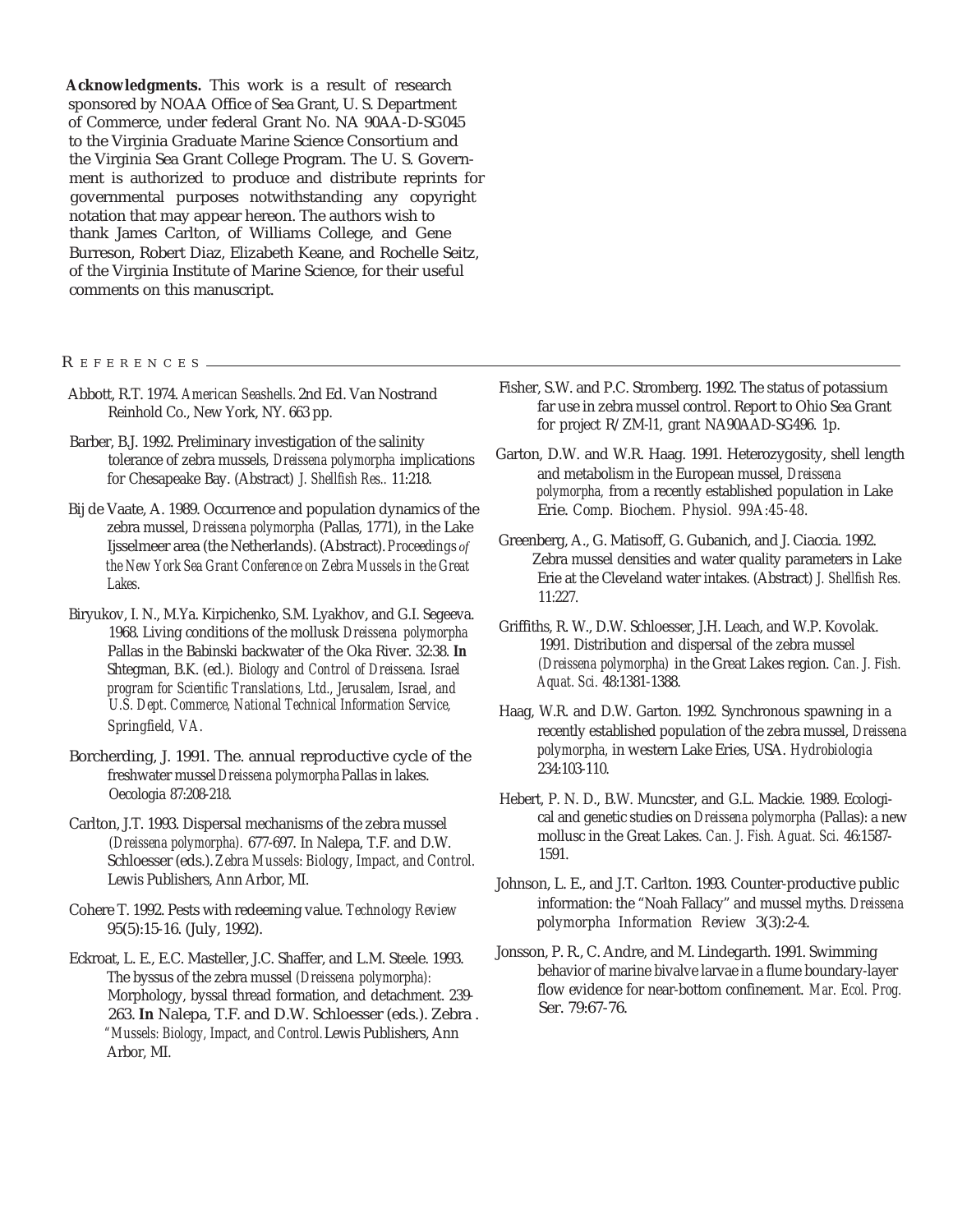- Lange, C.L. and R.K Cap. 1992. The range extension of the zebra mussel *(Dreissena polymorpha)* in the inland waters of New York State. *J. Shellfish.Res.* 11:228-229.
- Lasker, H. R., and K.M. Stewart. 1992. Gamete dilution and fertilization success among broadcast spawning octocorals. Abstracts of the 20th Ann. Marine Benthic Ecology Meeting, Newport, RI.
- Leach, J.H, 1993. Impacts of the zebra mussel *(Dreissena polymorpha)* on water quality and fish spawning reefs in western Lake Erie. 381-397. In Nalepa, T.F. and D.W. Schloesser (eds.). Zebra *Mussels: Biology, Impact, and Control* Lewis Publishers, Ann Arbor, MI.
- McCauley, R. H., Jr. 1945. *The Reptiles of Maryland* and *the District of Columbia.* Publ. by the author. 227 pp. Available Virginia Institute of Marine Science library.
- MacIsaac, H.J. and W.G. Sprules. 1992. Filtering impacts of larval and adult zebra mussels in western Lake Erie. (Abstract) *J. Shellfish Res.* 11:230.
- Mackie, G.L. and B.W. Kilgour. 1992. Effects of salinity on growth and survival of zebra mussels *Dreissena polymorpha).* (Abstract). *J. Shellfish Res* 11:230.
- McMahon, R.F. 1991. Mollusca: Bivalvia. 315-399. In Thorp, J. H. and A.P. Covich. (Eds.). *Ecology and Classification of North American Freshwater Invertebrates.* Academic Press, New York, NY.
- McMahon, R.F. and J.E. Alexander, Jr. 1991. Respiratory responses" to temperature, hypoxia and temperature acclimation of the zebra mussel, *Dreissena polymorpha* (Pall.). (Abstract). Amer. Zool. 31(5):74A.
- McMahon, R.F. and B.S. Payne. 1992. Effects of temperature and relative humidity on desiccation resistance in zebra mussels *(Dreissena polymorpha):* Is aerial exposure a viable control option. *J. Shellfish Res.* 11:233.
- Mann, R. 1988. Distribution of bivalve larvae at a frontal system in the James River, Virginia.*Marine Ecology Progress Series*50:29- 44.
- Mann, R. and C.C. Wolf. 1983. Swimming behavior of larvae of the ocean quahog *Arctics islandica* in response to pressure and temperature. *Mar. Ecol. Prog. Ser.* 13:211-218.
- Mann, R., B.M. Campos, and M.W. Luckenbach. 1991: Swimming Piesik, Z. 1983. Biology of *Dreissena polymorpha.* (Pall.) settling on salinity discontinuities. *Mar. Ecol. Prog. Ser.* 68:257-269.
- Marsden, J.E. 1993. "Quagga mussel" update. *Dreissena polymorpha Information Review* 3(3):1.
- Martel, A. 1992. Occurrence of post-metamorphic drifting in zebra mussels: Implications on dispersal and recruitment. *J. Shellfish Res.* 231-232.
- Martoff, B. S., W.M. Palmer, J.R. Bailey, and J.R. Harriman, III. 1980. *Amphibians and Reptiles of the Carolinas and Virginia.* University of North Carolina Press, Chapel Hill, NC. 264 pp.
- May, B. and J.E. Marsden. 1992. Genetic identification and implications of another invasive species of dreissenid mussel in the Great Lakes.*Can J. Fish. Aquat. Sci.* 49:1501-1506
- Meehan Overseas Terminals, Inc. 1991. Port of Richmond Harbor Master Monthly Waterborne Tonnage Reports, January-December, 1994. Meehan Overseas Terminals, Inc., Richmond, VA.
- Mikheev, V.P. 1968. Mortality rate of *Dreissena* in anaerobic conditions. 65-68. In Shtegman, B.K. (ed.). Biology and Control of *Dreissena.* Israel Program for scientific Translations, Ltd., Jerusalem, Israel, and U.S. Dept. Commerce, National Technical Information Service, Springfield, VA.
- Neary, B.P. and J.H. Leach. 1992. Mapping the potential spread of the zebra mussel *(Dreissena polymorpha)* in Ontario. *Can. J. Fish. Aquat. Sci.* 49:406-415.
- Neumann, D., J. Borcherding, and B. Jantz. 1993. Growth and seasonal production of *Dreissena polymorpha* in the Rhine River and adjacent waters. 95-109. In Nalepa, T.F. and D.W. Schloesser (eds. ). *Zebra Mussels: Biology, Impact, and Control.* Lewis Publishers, Ann Arbor, MI.
- New York Sea Grant. 1992. North American Range of the Zebra Mussel as of 15 October, 1992. New York Sea Grant, Ithaca. NY. 1 page map.
- Nichols, S.J. 1993. Maintenance of the zebra mussel *(Dreissena polymorpha)* under laboratory conditions. 733-747. In Nalepa, T.F. and D.W. Schloesser (eds.). Zebra Mussels: *Biology, Impact. and Control.* Lewis Publishers, Ann Arbor, MI.
- Pennington, J.T. 1985. The ecology of fertilization of echinoid eggs: the consequences of sperm dilution, adult aggregations, and synchronous spawning. *Biological Bull.* 169:417- 430.
- rate and responses of larvae of three mactrid bivalves to stylon nets and the role of this mollusc in eliminating the salinity discontinuities. Mar. Ecol. Prog. Ser. 68:257-269. *Hydrobiol,* 30:353-361.